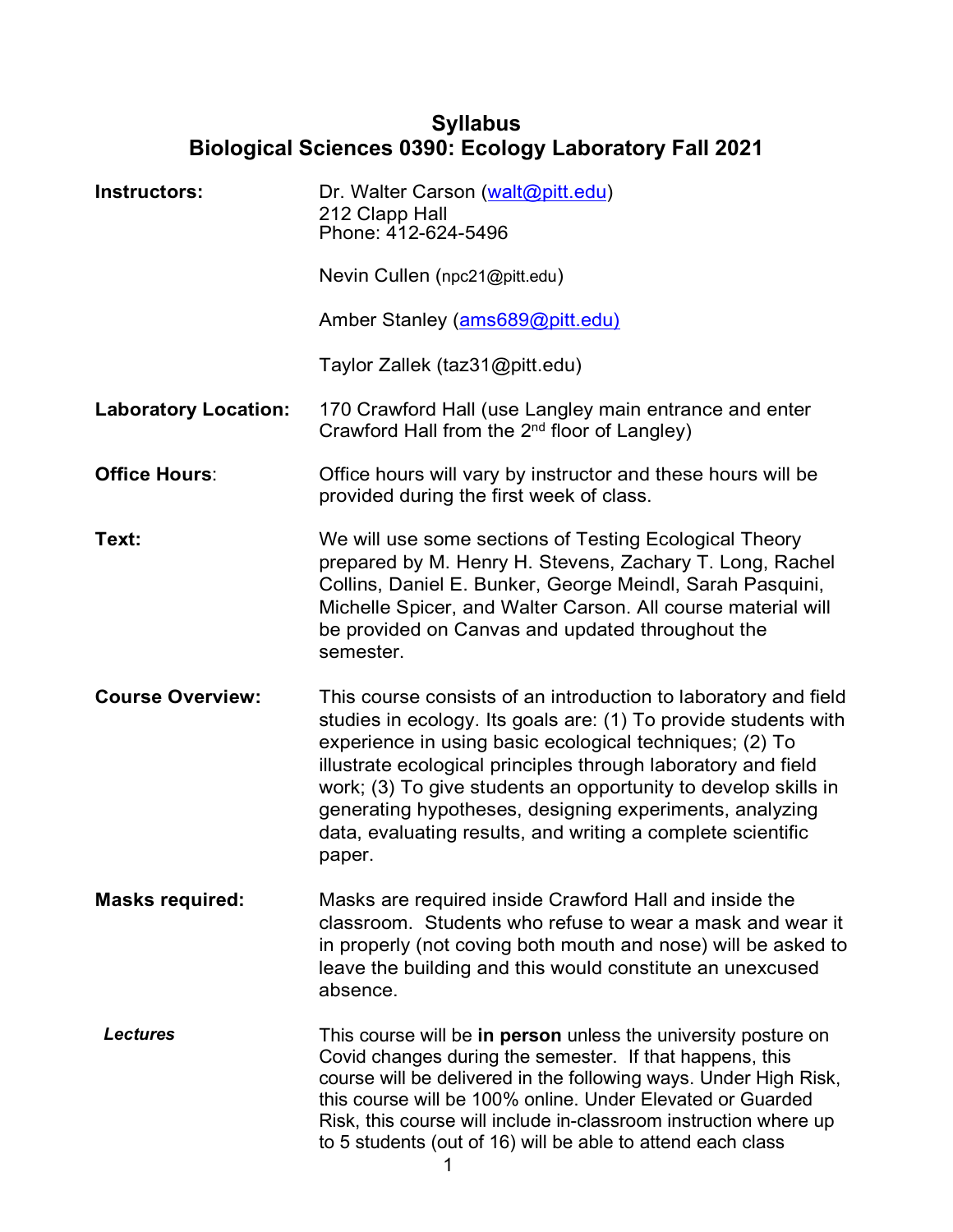|                            | meeting, or in some cases we will remain entirely remote<br>depending upon the content of any given week. If we go remote,<br>students may participate synchronously via Zoom and all<br>lectures will be recorded and made available for later viewing<br>asynchronously. We will be using Canvas as the Learning<br>Management System and all class material can be found there.<br>Changes to modes of instruction and course adjustments will be<br>announced on Canvas as needed.                                                                                                                                |
|----------------------------|-----------------------------------------------------------------------------------------------------------------------------------------------------------------------------------------------------------------------------------------------------------------------------------------------------------------------------------------------------------------------------------------------------------------------------------------------------------------------------------------------------------------------------------------------------------------------------------------------------------------------|
| <b>Disabilities:</b>       | If you have a disability for which you require accommodation, you<br>are encouraged to contact both your instructor and the Office of<br>Disability Resources and Services, 140 William Pitt Union,<br>412-648-7890 or 412-383-7355 (FTY), as early as possible in the<br>term. Disability Resources and Services will verify your disability<br>and determine reasonable accommodations for this course.                                                                                                                                                                                                             |
| Grading:                   | Assignments and Lab Reports are due on the day your class<br>meets by midnight. Any work submitted thereafter will be<br>considered late and will lose 10% per day until turned in. In<br>this course, students will commonly work in groups of four to<br>collect data and to write reports. Written work including tables<br>and figures should be 100% effort of your group alone, and<br>not other groups, unless your instructor tells you that you may<br>work with other groups. Your grade will be determined by the<br>total points you earn on assignments, lab reports, and the<br>final scientific paper. |
| <b>Regrades:</b>           | If you feel points were taken off an assignment that should not<br>have been, you may present your graded paper, with a written<br>explanation of why you think the points should not have been<br>taken off, to your instructor up to one week after your<br>assignment is handed back. Grades will not be revised after<br>one week.                                                                                                                                                                                                                                                                                |
| <b>Academic Integrity:</b> | Cheating/plagiarism will not be tolerated. Students suspected of<br>violating the University of Pittsburgh Policy on Academic Integrity<br>will be required to participate in the outlined procedural process<br>as initiated by the instructor. A minimum sanction of a zero score<br>for an examination or paper will be imposed but more likely a<br>failing grade for the course. For more information, see:<br>http://www.as.pitt.edu/fac/policies/academic-integrity.                                                                                                                                           |
| <b>Email Policy:</b>       | Each student is issued a University e-mail address<br>(username@pitt.edu) upon admittance. This e-mail address may<br>be used by the University for official communication with<br>students. Students are expected to read e-mail sent to this                                                                                                                                                                                                                                                                                                                                                                        |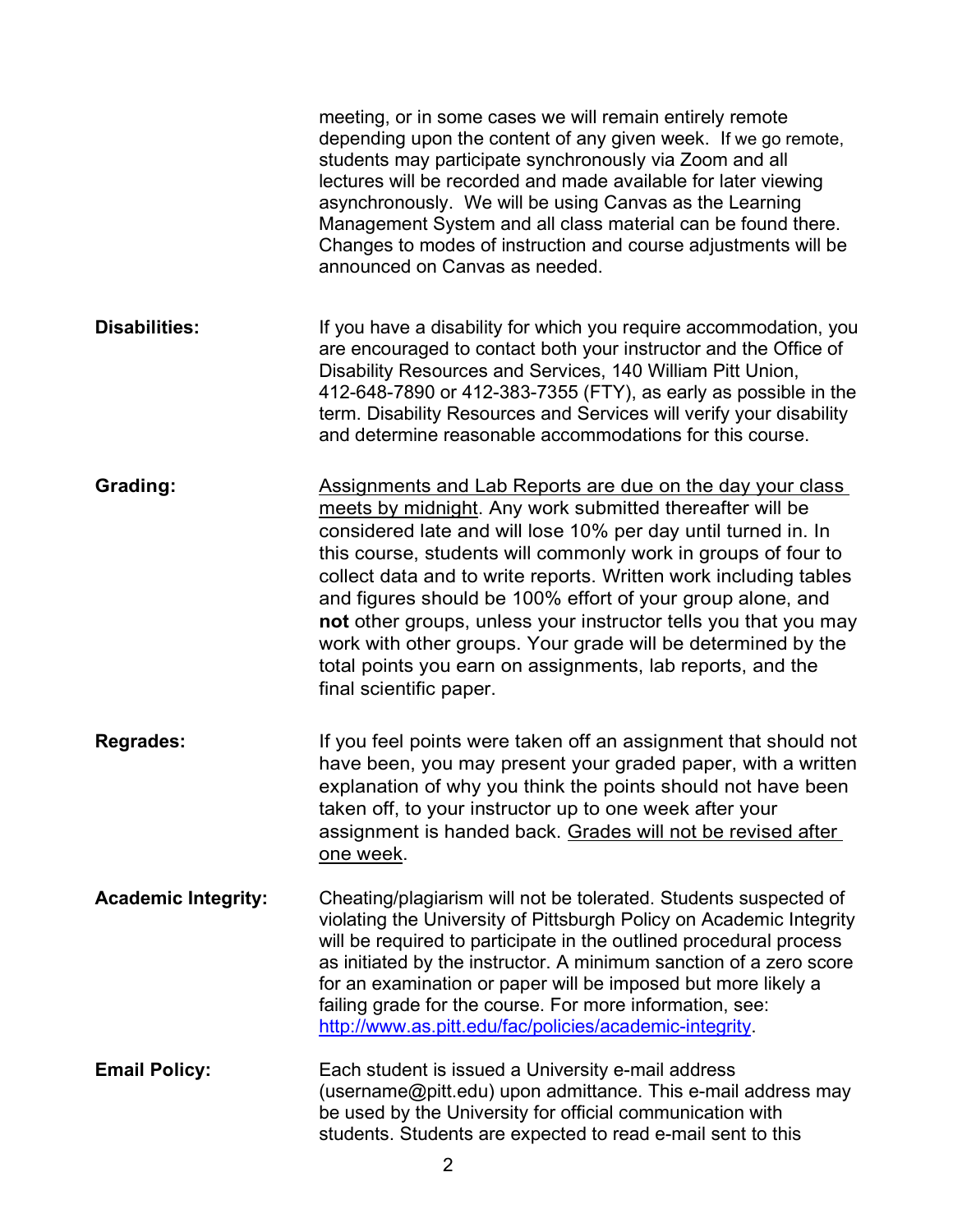account on a regular basis. Failure to read and react to university communications in a timely manner does not absolve the student from knowing and complying with the content of the communications. Please see the University's email policy [\(http://www.cfo.pitt.edu/policies/policy/09/09-10-01.html\)](http://www.cfo.pitt.edu/policies/policy/09/09-10-01.html).

| <b>Assignment</b>                                                |     |  |
|------------------------------------------------------------------|-----|--|
| Scientific Method and Hypothesis Testing                         |     |  |
| Impoverished Eastern Deciduous Forests - Hypotheses Presentation |     |  |
| Exotic Species and the Enemy Release assignment                  |     |  |
| Insect Herbivory and Plant Performance assignment                |     |  |
| Impoverished Eastern Deciduous Forest - Research Presentations   |     |  |
| <b>Final Scientific Paper (Class Experiment)</b>                 |     |  |
| <b>Total</b>                                                     | 380 |  |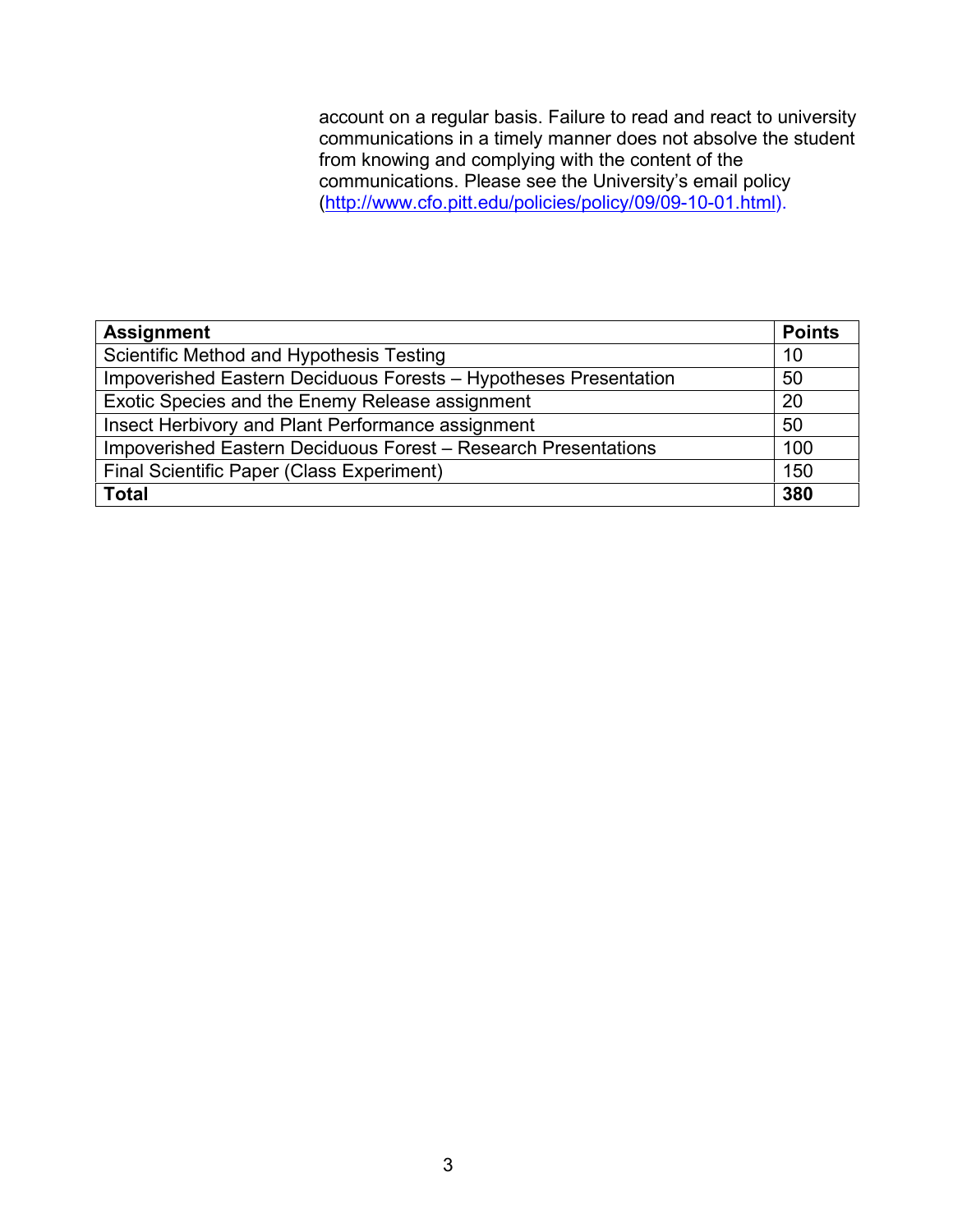## **Ecology Lab Schedule**

| <b>Week</b>    | Week of              | Laboratory                                                                                                                                                                                                                                                                                    |
|----------------|----------------------|-----------------------------------------------------------------------------------------------------------------------------------------------------------------------------------------------------------------------------------------------------------------------------------------------|
| 1              | Aug. 30              | 1. Scientific Method and Hypothesis Testing                                                                                                                                                                                                                                                   |
|                |                      | 2. Impoverished Eastern Deciduous Forests                                                                                                                                                                                                                                                     |
|                |                      | Scientific Method and Hypothesis Testing assignment due at the                                                                                                                                                                                                                                |
|                |                      | end of class.                                                                                                                                                                                                                                                                                 |
| $\overline{2}$ | Sept. 6              | No Class. But students should meet with the members of their group to<br>develop hypotheses to explain impoverished eastern forests.                                                                                                                                                          |
| 3              | Sept. 13             | <b>Impoverished Eastern Deciduous Forests</b><br>Virtual tour of a local forest using drone footage and discussion of<br>Spicer et al. 2020.<br>In addition, each group will meet with instructor for 30 minutes to<br>discuss their progress and hypotheses.                                 |
| 4              | Sept. 20             | <b>Impoverished Eastern Deciduous Forests</b>                                                                                                                                                                                                                                                 |
|                |                      | Each group will meet separately with their instructor for 45 minutes to<br>discuss their progress and hypotheses.                                                                                                                                                                             |
| 5              | Sept. 27             | <b>Impoverished Eastern Deciduous Forests</b>                                                                                                                                                                                                                                                 |
|                |                      | Each group will present their hypotheses regarding the causes of<br>impoverished eastern deciduous forests. Students will vote for the<br>field research among the group presentations that will be conducted in<br>the field on Oct. 9 & 10 (5 extra credit points for the winning project). |
| $6\phantom{1}$ | Oct. 4               | Design and implementation of field studies. The entire class will work<br>with their instructor to design their field study and identify all equipment<br>needed to complete the study during one full day at Chatham.                                                                        |
| $\overline{7}$ | Oct. 9 & 10          | Field trip to the Eden Hall Campus of Chatham University. The field<br>trip is mandatory. Please see below for details.                                                                                                                                                                       |
| 8              | Oct. 11              | Exotic Species and the Enemy Release Hypothesis.<br>Introduction to writing scientific papers (see "A primer on how to write a<br>scientific paper").                                                                                                                                         |
| 9              | Oct. 18              | Insect Herbivory and Plant Performance Lab.<br><b>Exotic Species and the Enemy Release Hypothesis assignment</b><br>due.                                                                                                                                                                      |
| 10             | Oct. 25              | Process class experimental data. Each group will meet separately with<br>their instructor to work on the Insect Herbivory and Plant Performance<br>Lab and begin work on the data set from Chatham University.                                                                                |
| 11             | $\overline{N}$ ov. 1 | Impoverished Eastern Deciduous Forest meetings<br>Each group will meet with their instructor for 45 minutes to discuss their<br>progress on analyzing the data from Chatham University. Insect<br>Herbivory and Plant Performance assignment due                                              |
| 12             | Nov. 8               | Impoverished Eastern Deciduous Forest Research Presentations.<br>Each group will present the results from the data collected at Chatham<br>University.                                                                                                                                        |
| 13             | <b>Nov. 15</b>       | Each research group should schedule a meeting with their instructor to<br>discuss their final paper.<br>Research paper due Friday December 3, 11:59 pm EST.                                                                                                                                   |